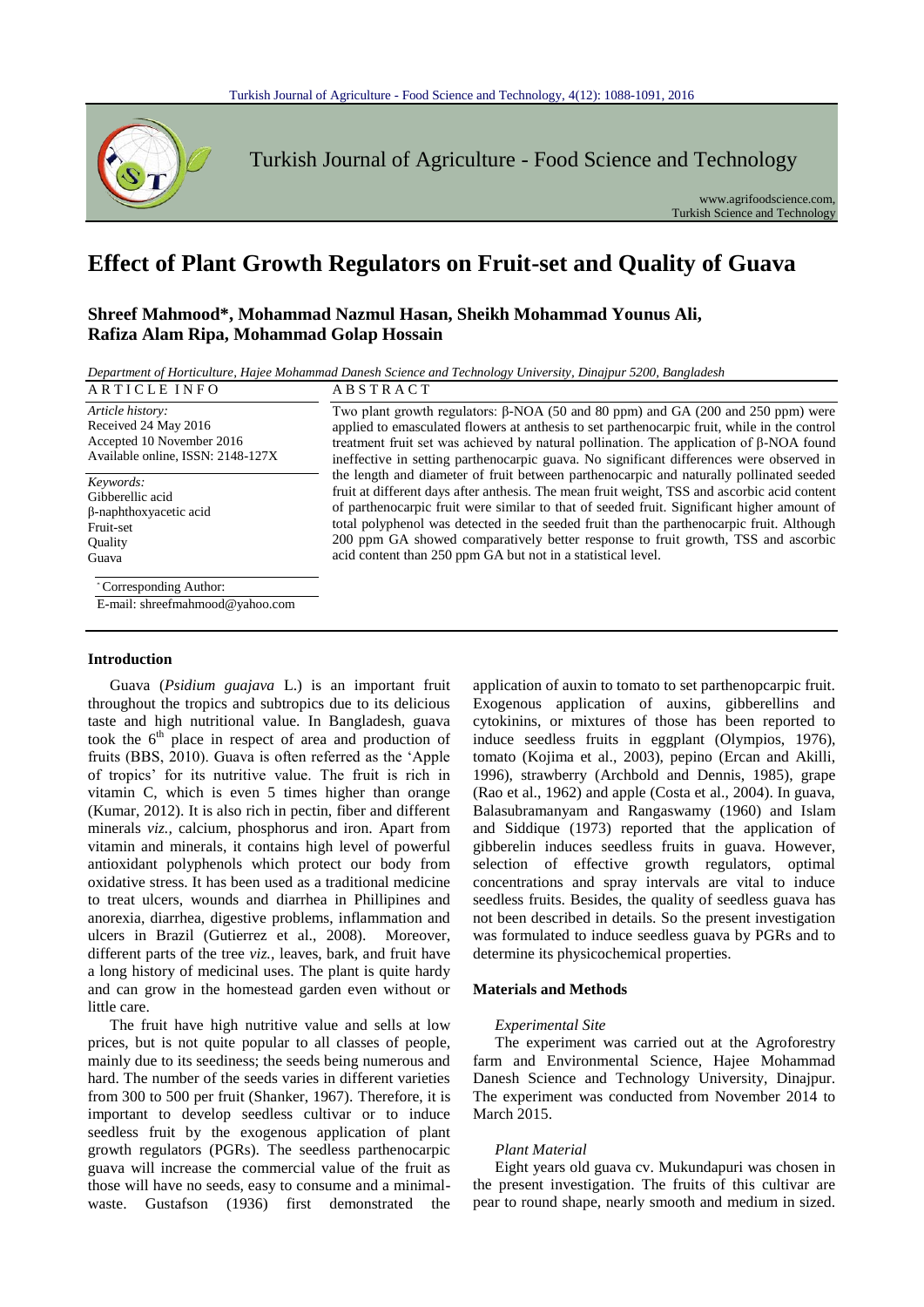Crop husbandry and crop protection measures were taken according to Bangladesh Agricultural Research Institute (BARI) recommendation.

## *Application of Plant Growth Regulators*

Individual flowers were tagged on the day of anthesis and in the absence of hormone application the fruits were considered to be formed from natural pollination. To obtain parthenocarpic fruits, anthers were emasculated approximately 24 h before anthesis to prevent selfpollination, and flowers were then sprayed with the PGR to ensure fruit set. A hand sprayer was used to apply PGR and the flowers were tagged to show the date of application of the PGR. Application of PGR was performed in the morning between 8 to 9 am.

#### *Design of the Experiment*

Two plant growth regulators: Gibberellic acid (GA) and β-naphthoxyacetic acid (NOA) were used. The concentration i.e., 200 ppm GA, 250 ppm GA, 50 ppm β-NOA and 80 ppm β-NOA were applied, while naturally pollinated fruits were the control. The experiment was arranged in the randomized complete block design with four replications. The total numbers of plants were 4, representing 4 replications. For each treatment, 15 fruits were treated as per the experimental design. After fruitset, the diameter and length of the individual fruit were recorded at 30, 60 and 90 days after anthesis (DAA), and also at harvest. To avoid competition among fruits on the same branch only 2 to 3 fruits were allowed to set.

#### *Harvest*

The fruits were harvested at their harvest maturity stage when those were green and medium hard in texture. Fruits were harvested at 110 days after anthesis, starting from mid February until mid March.

#### *Length of Fruit*

The length of fruit was recorded individually from the proximal end of the fruit (site of the calyx) to the distal end (point of abscission of the style) using a meter rule and recorded in centimeters. Length was measured at 30, 60, 90 days after anthesis and at harvest too.

#### *Fruit Diameter*

The diameter of individual fruit was recorded across the widest part of the fruit using an electrical digital caliper (ROHS, Germany) at 30, 60, 90 days after anthesis and at harvest.

#### *Weight of Fruits*

Individual fruit weight was measured in grams at harvest using an electronic balance (G & G, T100, Germany).

## *TSS*

Fruits were peeled, and the pericarp (skin) and mesocarp tissues (flesh) were separated. Mesocarp tissue was then gently squeezed and a few drops of juice were used to determine the total soluble solids (TSS) with a digital refractometer (Hanna Instruments, Romania).

#### *Analysis of Ascorbic Acid*

Ascorbic acid content (mg  $100 \text{ g}^{-1}$  fresh weight) was determined by the spectrophotometric procedure of Bajaj and Kaur (1981). The absorbance at 760 nm was measured with a UV/VIS spectrophotometer (PG Instrument Ltd. Model T60, UK). Ascorbic acid concentration was quantified using the standard curve of L-ascorbic acid and expressed as mg  $100 \text{ g}^{-1}$  fresh weight.

## *Analysis of Total Phenols*:

Total phenolic compounds were quantified using the Folin–Ciocalteu reagent (FC) and the colorimetric method of Singleton and Rossi (1965). Extraction was performed according to Velioglu *et al.* (1998) using a homogenizer (VELP Scientifica, Europe). The absorbance was measured at 765 nm using a UV/VIS spectrophotometer (PG Instrument Ltd. Model T60, UK). Phenol content was estimated from a standard curve of gallic acid and results were expressed as the mg of gallic acid equivalents  $(GAE)$  of 100  $g^{-1}$  fresh fruit.

#### *Statistical Analysis*

One factor analysis of variance (ANOVA) was conducted for all variables using the Statgraphics Plus Version 2.1 statistical program (STSC, Inc., 1987). The means were compared using Fisher's Least Significant Difference (LSD), while the Student t-test was used to compare pairs of means.

## **Results and discussion**

In the present investigation, the application of β-NOA (50 and 80 ppm) failed to set any parthenocarpic fruit of guava. Therefore, the results discussed here refer only to treatments with 200 ppm GA, 250 ppm GA and the control.

#### *Length and Diameter of Fruits*

The length and diameter of fruits were recorded at different DAA until harvest. No significant differences were observed in both the length and diameter of parthenocarpic and seeded fruits at different DAA (Fig. 1). However, the parthenocarpic fruit treated with GA grew rapidly and attained their maximum length and diameter earlier than the seeded fruits of guava. On the other hand, virtually no differences were found in the length and diameter of guava fruits treated with 200 and 250 ppm GA. The length and diameter of both seeded and parthenocarpic fruits showed an initial phase of rapid growth between 30 to 60 DAA followed by a slower increase (Fig. 1). It was also observed that the diameter increased faster than the length in all the treatments. Although fruit induced by 200 ppm GA had a higher length and diameter than 250 ppm GA, however that difference was insignificant (Fig. 1). The patterns of development of seeded and parthenocarpic fruits of guava were similar. However, parthenocarpic fruits showed comparatively faster growth than the seeded ones, so the enlargement of fruits may be due to a result of cell expansion as a result of the application of GA.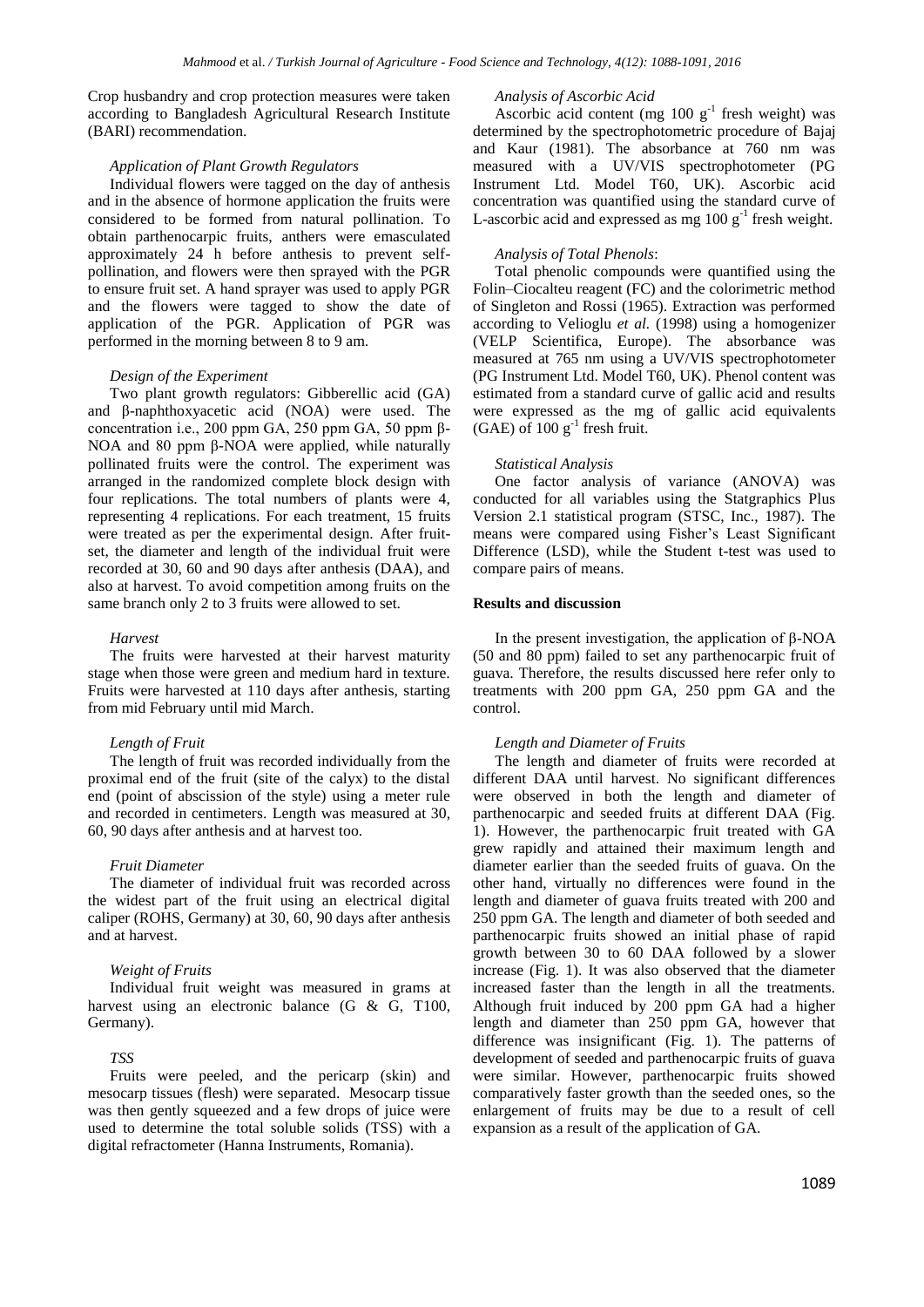

Fig 1 Length (A) and Diameter (B) of fruit of guava cv. Mukundapuri at 30, 60, 90 DAA and at harvest as influenced by natural pollination  $(\cdots \bullet \cdots)$ , 200 ppm BA  $(-\blacksquare -)$  and 250 ppm GA  $(-\uparrow \smile -)$ . Vertical bars indicate LSD value according to Fisher's least significant difference test (P≤0.05).



Fig. 2 Mean fruit weight (g) of guava cv. Mukundapuri as influenced by natural pollination, 200 ppm GA and 250 ppm GA. Means of each cultivars accompanied by the same letter are not significantly different according to Fisher's least significant difference test (P≤0.05).

Table 1 Total soluble solid (TSS), ascorbic acid content (mg 100  $g^{-1}$ ) and total phenol content (mg GAE 100  $g^{-1}$ fw) in the fruit of guava cv. Mukundapuri produced by natural pollination  $(T_1)$ , 200 ppm GA  $(T_2)$  and 250 ppm GA.

| Treatment      | <b>TSS</b> | Ascorbic acid | Total phenol        |
|----------------|------------|---------------|---------------------|
| $T_{1}$        | 10.54a     | 231.62a       | 289.19 a            |
| $T_{2}$        | 11.88 a    | 248.55 a      | 261.62 b            |
| T <sub>3</sub> | 11.09a     | 244.09a       | 270.09 <sub>b</sub> |
| Lsd.           | 1.74       | 18.24         | 20.13               |

## *Weight of Fruits*

The mean weight of individual guava fruit was measured at harvest and GA were found to have no significant effect on fruit weight (Fig. 2). The highest mean fruit weight was 108.23 g and 91.32 g, respectively in GA induced fruit, whereas the lowest (82.72 g) was in the naturally pollinated fruit. The application of auxin has been shown to increase fruit size of cherry (Stern et al., 2008) and strawberry (Thompson, 1969). The higher mean weight of parthenocarpic fruits apparently results from the promotive effect of GA on fruit growth and development by securing maximum length and diameter compared to the natural pollinated fruits.

## *Total Soluble Solid (TSS)*

The TSS was measured at harvest and varied significantly between seeded and parthenocarpic fruits, although parthenocapic fruit showed a comparatively higher TSS than the seeded fruits (Table 1). This result is in full accordance with those of Belkbir *et al.* (1998) who found that NAA did not affect the sugar level of pepper.

## *Ascorbic Acid Content*

The ascorbic acid content of guava fruit was measured at harvest. It was observed that the seeded fruits have slightly higher ascorbic acid than the fruits treated with 200 and 250 ppm GA, but the differences were statistically insignificant (Table 1). In tomato, Rotino *et al.* (2005) also did not find any significant difference in ascorbic acid between hybrid 'Alfresh 1000' and the transgenic parthenocarpic tomato cv. 'UG82'. On the contrary, significantly higher ascorbic acid was detected in parthenocarpic guava treated with 200 ppm GA (Islam and Siddique, 1973).

## *Total Phenolics Content*

The total phenol content of guava fruit was quantified at the middle position of fruit after harvest. The result shows significant differences between seeded and parthenocarpic fruits; higher phenolics was detected in the seeded fruits than the parthenocarpic fruit (Table 1). However, no significant difference was found in the fruits treated with 200 and 250 ppm GA (Table 1). In the present study it is revealed that the total phenolics of the fruit decreased after application of GA. Similarly application of auxin decreased total phenolics in strawberry (Roussos et al., 2009).

## **Conclusion**

The application of GA at the time of anthesis is beneficial for obtaining parthenocarpic guava, but β-NOA is ineffective for this purpose. Most of the parameters were not significantly affected by the application of GA except total phnolic content. Though the parthenocarpic guava has no seeds so this fruit will be appreciated much more by the consumers. However, further experiment is needed for the induction of seedless fruit of guava in different cultivars with GA in different seasons.